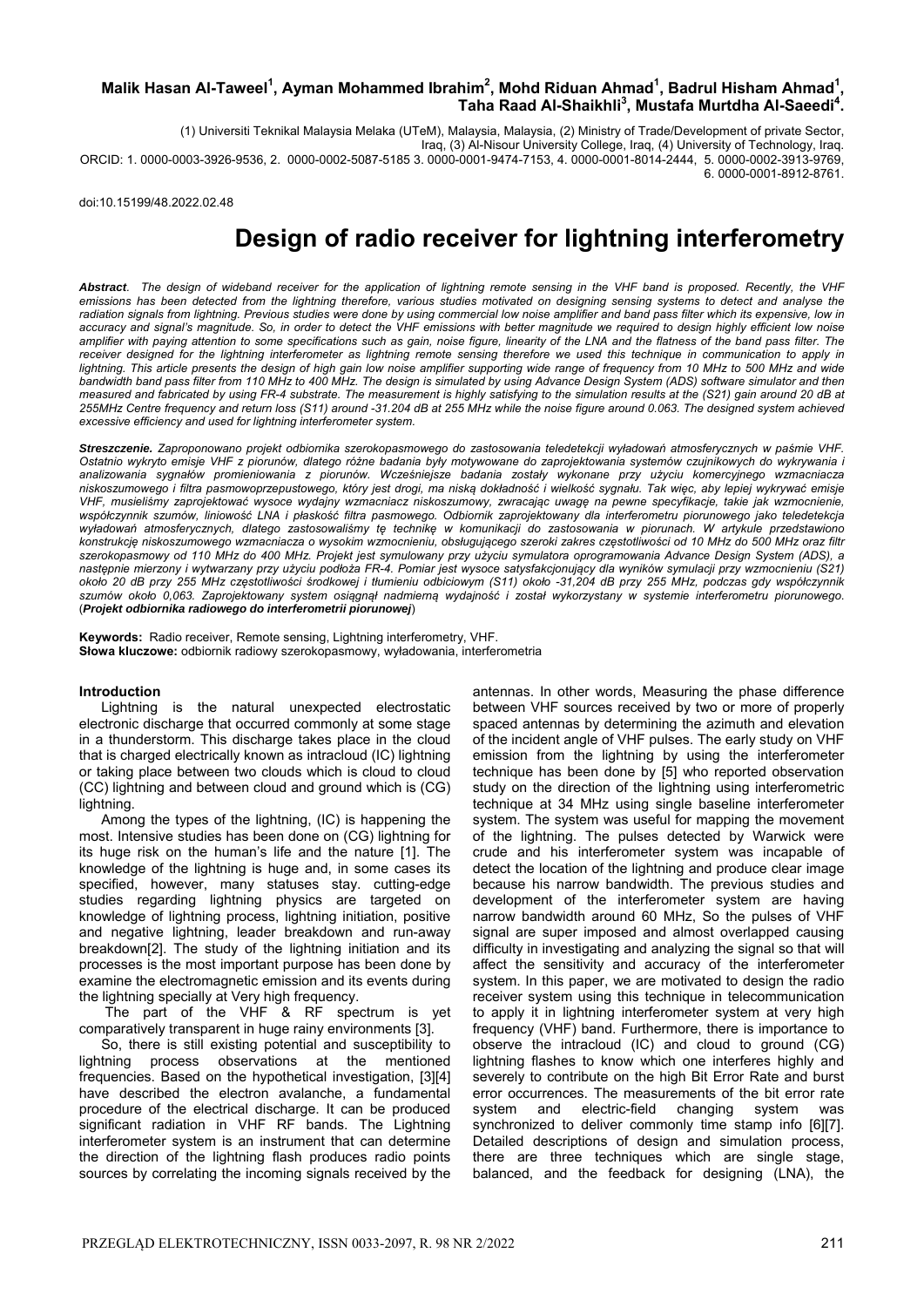feedback technique is being used to attain wide bandwidth [8]. Measurement results show good according to the simulation results for the LNA-BPF system, achieved high gain and high output power.

#### **Low Noise Amplifier (LNA)**

The (LNA) is the essential part in the front-end receiver that's amplifying the very weak incoming signal captured by the receiver, with no pointedly reducing its signal to noise ratio. The (LNA) increase the signals power while reducing noise power. (LNA) is designed to minimize extra noise and provide stability without oscillation in the targeted frequency band. Engineers decrease noise through considering tradeoffs which involve impedance matching, desiring the amplifier equipment as low noise components and taking low noise biasing circumstances [7]. LNA are established for the radio communication systems, medicinal instruments, electronic equipment. Although (LNA) are mostly dealing with weak power signals that are beyond the noise floor. LNA used for remote monitoring sensor at base station receiver with omni-directional range in VHF band for aviation academy [9].

#### **Band-Pass filter (BPF)**

The band pass filters (BPFs) is a device that allows the frequencies to be pass in a certain band of frequencies and (attenuates) reject the frequencies outside the targeted band. (BPFs) are widely employed in wireless communication system for the transmitting and receiving signals. the filter's essential task at the transmitter is that cut off the bandwidth for the output signal to be assigned for the transmitting and prevents the interference with other frequencies. At the receiver part, (BPFs) allows the signals to be passes in a picked range of frequency and cut off the frequency outside the wanted band. The (BPFs) optimize the signal to noise ratio as well as and sensitivity of a receiver [10] [11]. designed band pass filter with optimum bandwidth used for the mode and speed in the communication, increasing the signal's transmissions and reducing the jostle among signals [11].

### **Data and methodology**

## **Instrumentation**

The first step in designing the amplifier is selecting transistor according to the required specification. The attention should be paid to some aspects which is low power consumption, lower noise as possible and high gain. The low noise amplifier here is firstly simulated by using ADS software and selected the transistor from its library which has various transistors models that is applicable to designing LNA. The transistor selected here is diffusion Avago Technologies' sp\_phl\_BFG195\_3\_19900901 and stub matching is employed for its output and input matching. The type of transistor is created by InGaAs HEMT Avago Solutions (sp\_phl\_BFG195\_3\_19900901), achieved using Avago Technologies' GaAs Enhancementmode pHEMT process which is operating from 10 MHz to 500 MHz frequency as shown in Fig. 1 below.



Fig. 1: Low Noise Amplifier at the laboratory measurement

#### **Biasing Network**

Biasing network purposely uses to deliver optimum Vds and Identity in line with the datasheet. In datasheet, the manufacturer provides examination of gain and sound figure with different value of bias point. Simply by selecting optimum DC opinion circuit should demonstrate steady thermal performance. Bias point of Vds =  $2V$  while the Id = 12 mA been choosing to get optimum performance for the LNA. The biasing network was base on voltage divided circuit [12]. As showed in Fig. (2).



Fig. 2: Schematic design biasing circuit

#### **Stability Condition**

Single electric power transistor was used to design the low noise amplifier which it provides amplification for a specific frequency and desired linearity. For designing LNA, the stability of the amplifier must be concerted, because if the amplifier is unstable the signal will be oscillated. That's why the need of the amplifier to be wholehearted stable. which situation can be calculated by the use of K test or  $\Delta$ , and the K must be more than 1. In this design the amplifier according to the noise figure graph is unconditional stable transistor. The method of unconditionally stables can be expressed in the following formula [8].

(1) 
$$
\begin{aligned} \text{(A)} &= \left(S_{11}S_{22}\right) - \left(S_{21}S_{12}\right) \\ \text{(B)} &= \left(\frac{1 + |\Delta|^2 - |S_{11}|^2 - |S_{22}|^2}{2|S_{12}S_{21}|}\right) > 1 \end{aligned}
$$

The aforementioned calculation indicates for the Rollet's Criteria of Unconditional stability, which is the main condition. Moreover the importance of K can be found by using the simulation [13].

#### **Noise Figure**

For the Low noise amplifier design, the critical part is around noise optimization. Mainly, the perfect technique to recognize the finest optimized noise number is via noise circle and gain circle which used to verify the input and output representation coefficient beyond the circuit. The transistor's noise figure can be calculated according to several parameters given by the maker such as f min, Rn and Yopt at the particular frequency by the following formula below [14].

(3) 
$$
F = F_{min} + \frac{R_N}{G_S} |Y_S - Y_{opt}|^2
$$

$$
(4) N = \frac{|\Gamma_S - \Gamma_{opt}|^2}{1 - |\Gamma_S|^2} = \frac{F - F_{min}}{4R_N/Z_0} |1 + \Gamma_{opt}|^2
$$

#### **Band Pass Filter design**

The band pass filter designed in 5th order that operating from 110 MHz to 400 MHz frequency, to avoid the interfering with the FM radio frequency in Malaysia which operating from 87.5 MHz to 108 MHz, ADS (Advance design System) software was used. Fig. 3 shows the schematic design of the filter.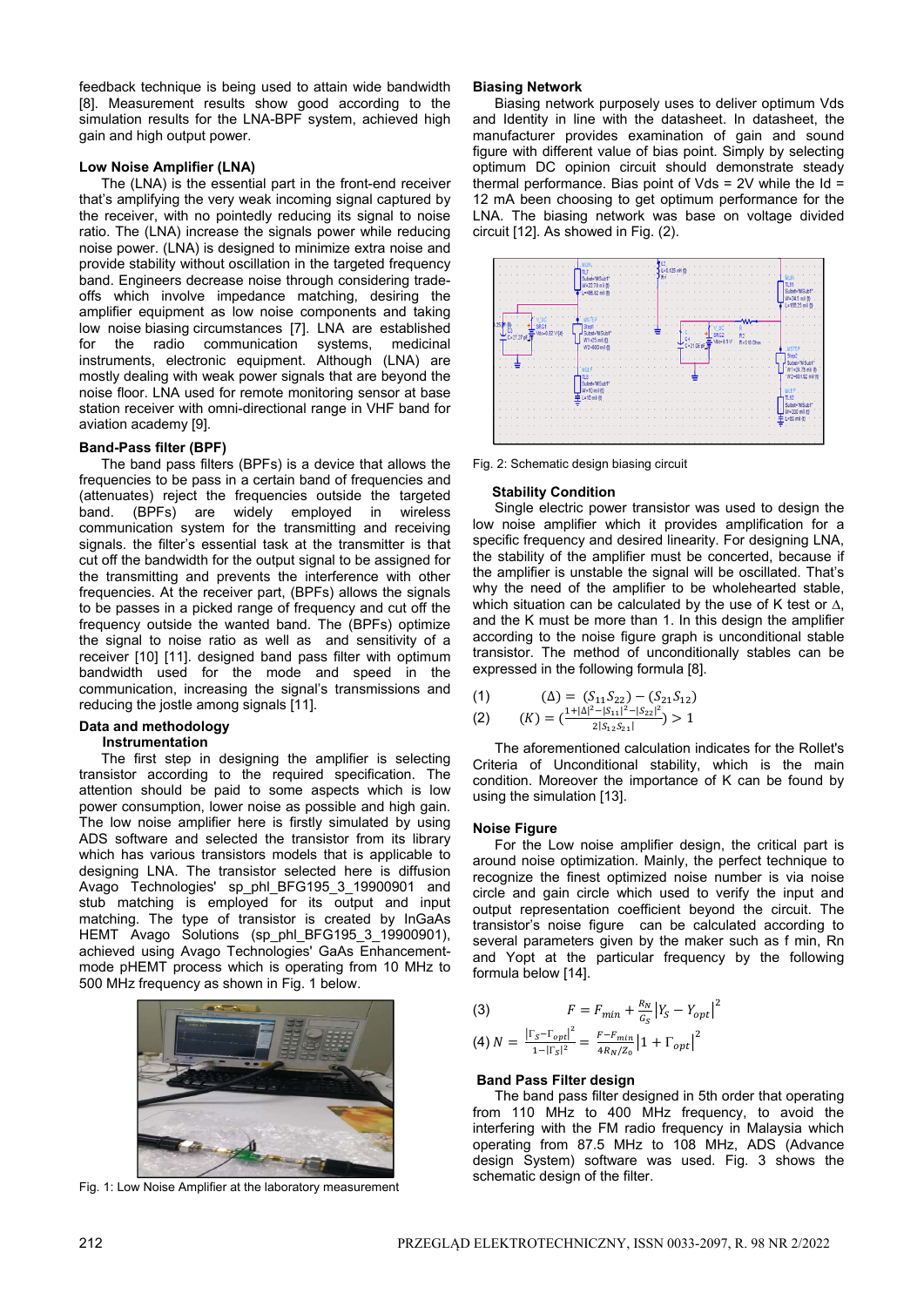

Fig. 3: the schematic design of band pass filter (BPF)



Fig. 4: Fabrication photo of the Band pass filter (BPF) at the labrotary measurement

#### **Results and analysis Low Noise Amplifier results**

According to the designed style, the results are achieved the design specification that required in designing the LNA. Table 1 below shows the results for Low Noise Amplifier.

| Table 1: the results of Low Noise Amplifier (LNA) values |  |
|----------------------------------------------------------|--|
|----------------------------------------------------------|--|

| Parameter name     | Value              |
|--------------------|--------------------|
| Frequency rang     | 10 MHz $-$ 500 MHz |
| Canter frequency   | 255 MHz            |
| Insertion loos S11 | $<$ -30 dB         |
| Noise figure       | < 1dB              |
| qain S21           | $>20$ dB           |
| stability K        | >1                 |

The table above shows the LNA design results which is applicable to the design specification.



Figure 5: The S-parameter (S11) measurement result of (LNA)

The measured result of the LNA done by Vector Network Analyzer showed that the LNA gain (S21) is higher than 21 dB along the targeted band.

#### **Band pass Filter results**

The (BPF) was designed by using (ADS) software simulator with 5th order having very flat response to give more linearity as well as higher stability for (BPF) and make it at its best. Table 2 showed the S-parameters results of the band pass filter.



Figure 4: The ADS S-Parameter results of (BPF) value

| Table 2: the results of design Band Pass Filter (BPF) value |
|-------------------------------------------------------------|
|-------------------------------------------------------------|

| Parameter                  | <b>Value</b>      |
|----------------------------|-------------------|
| <b>Operating Frequency</b> | 110 MHz - 400 MHz |
| Centre frequency           | 255 MHz           |
| Bandwidth                  | 290 MHz           |
| S(2,1)                     | $-0.05$ dB        |
| $S(1,1)$ , Return loss     | $-150$ dB         |



Fig. 6: Measured S-Parameters results of the Band pass filter (BPF) using Vector Network Analyzer (VNA) at the lab

#### **The results of Combining (LNA-BPF)**

The (LNA) will amplify the very weak signal captured by the receiver and at the same time the implementation of the band pass filter will reject and damping all the undesired signal outside the targeted band, figure 6 shows the S parameter result of combination the LNA with BPF.



Fig. 5: The S-parameters results for the combining of Low Noise Amplifier with Band Pass Filter (LNA\_BPF) value.

From the Fig. 6 above we can recognize the optimizing on the gain for  $S(2,1)$  parameters which shows the filtering on the band width range from 110 MHz to 400 MHz, as well as more smoothing for the gain signal response about 20 dB, with low noise figure (NF) as shows in figure 7 around 0.06.